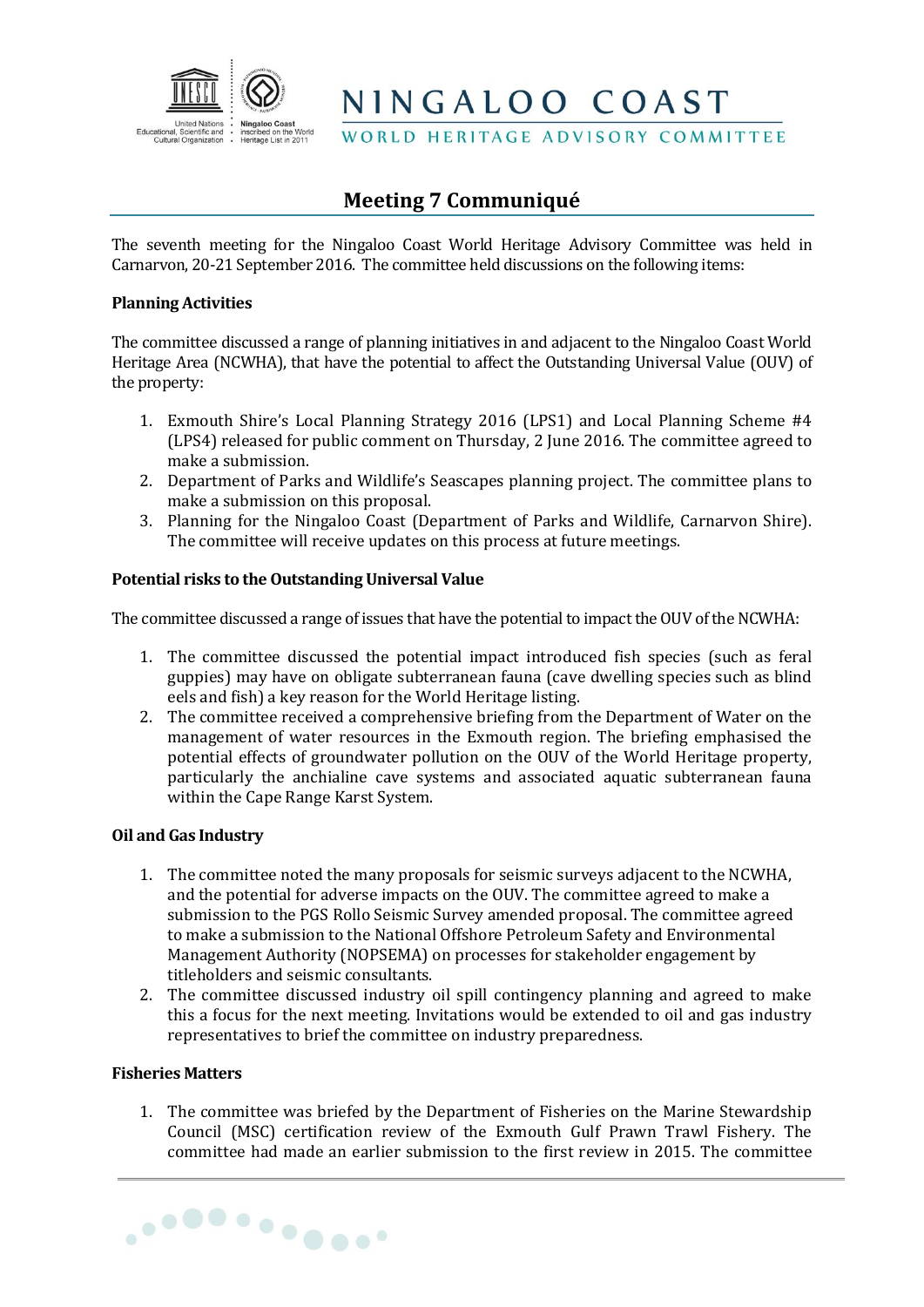

NINGALOO COAST

WORLD HERITAGE ADVISORY COMMITTEE

agreed to make a further submission concerning possible effects on the OUV from fishery operations in the North West corner of the Exmouth Gulf.

2. The committee decided to continue to make recommendations to the Department of Fisheries and to Recfishwest concerning bag limits for recreational fishing and to encourage research into "shark bite-offs" affecting recreational line fishers. The committee was informed about a current PhD research project that is documenting the experiences of recreational fishers with "shark bite-offs" within Ningaloo Marine Park.

#### **Research**

The Department of Parks and Wildlife briefed the committee on research being undertaken in the NCWHA and recent analyses of data concerning the status and trends for Spangled Emperor populations within the Ningaloo Marine Park.

#### **Joint Meeting with Shark Bay World Heritage Advisory Committee**

The committee met for the first time with the members of the Shark Bay World Heritage Advisory Committee. Matters of mutual interest were discussed including the effects of climate change on the two World Heritage property's, fisheries issues, website development, "wilderness" definitions, funding and support for the committees.

| Attendance:                    |                                             |  |
|--------------------------------|---------------------------------------------|--|
| Committee members:             | Government Observers:                       |  |
| Mr Simon Woodley (Chairperson) | Mr Arvid Hogstrom (DPaW)                    |  |
| Ms Ann Preest                  | Mr Todd Quartermaine (DPaW)                 |  |
| <b>Prof Bill Humphreys</b>     | Mr Tom Holmes (DPaW)                        |  |
| Mr Tony Dowling                | Ms Shannon Hassell (DPaW)                   |  |
| Mr Frazer McGregor             | Representative (Exmouth Shire Council)      |  |
| Mr Tony Evans                  |                                             |  |
| Ms Hazel Walgar                | <b>Executive Officer and Support Staff:</b> |  |
| Ms Jacqueline Hine             | Ms Heather Barnes (DPaW)                    |  |
| Mr Karl Brandenburg            | Ms Tegan Gourlay (DPaW)                     |  |
|                                | Mr Ethan Cooyou (DPaW)                      |  |
|                                |                                             |  |
|                                | Shark Bay World Heritage Advisory Committee |  |
| Guest speakers:                |                                             |  |
| Mr Darryl Abbott (DoW)         |                                             |  |
| Mr Patrick Cavalli (DoF)       |                                             |  |
|                                |                                             |  |

*Note: Guest speakers present at meeting for relevant items only.*